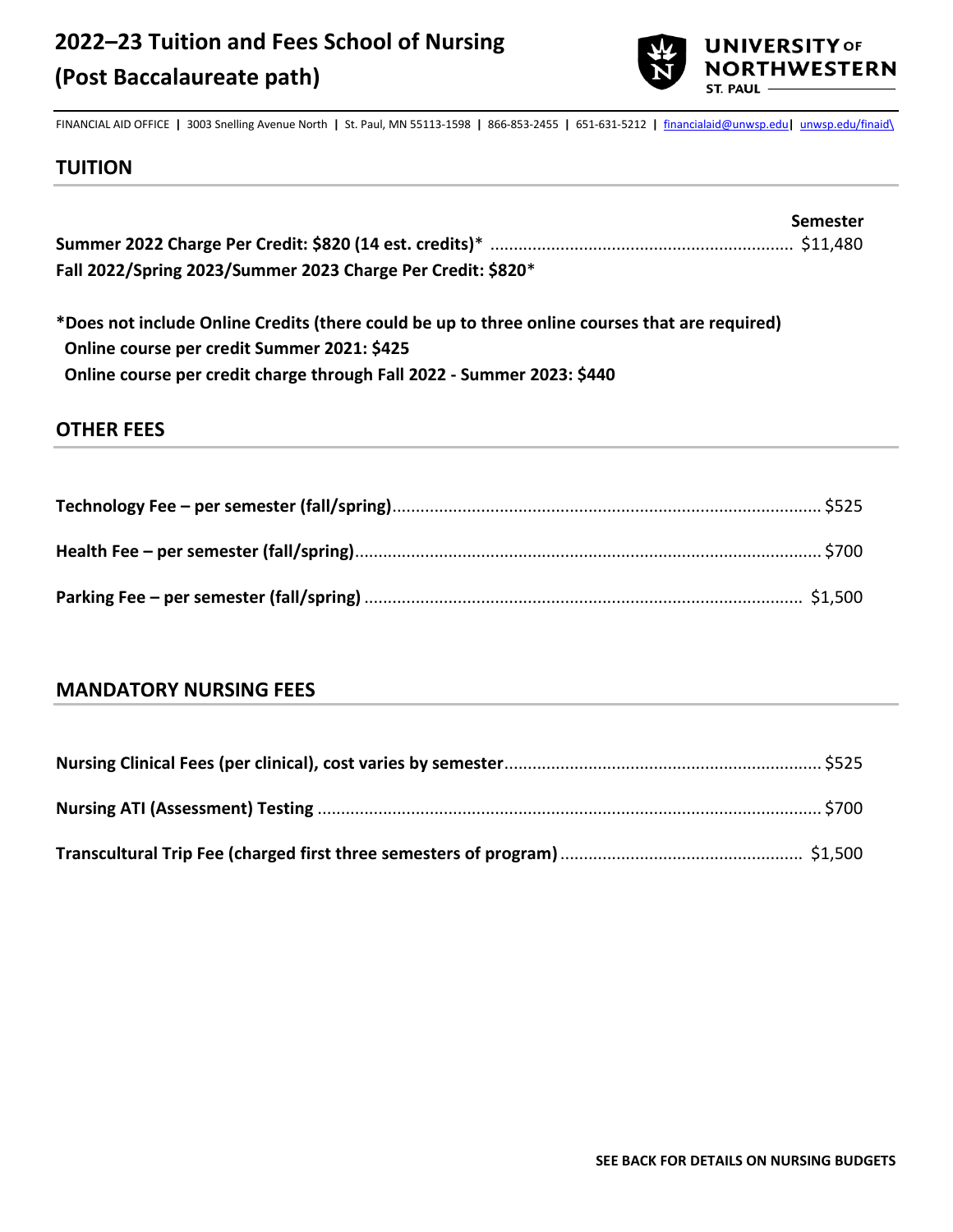# **2022–23 Tuition & Fees School of Nursing (Post Baccalaureate Path)**



FINANCIAL AID OFFICE **|** 3003 Snelling Avenue North **|** St. Paul, MN 55113-1598 **|** 866-853-2455 **|** 651-631-5212 **|** [financialaid@unwsp.edu](mailto:financialaid@unwsp.edu)**|** [unwsp.edu/finaid](http://unwsp.edu/finaid)

#### **ESTIMATED COST FIRST SEMESTER (LIVING OFF CAMPUS)**

| Estimated Direct Cost Total (billed to student's account)\$15,690 |  |
|-------------------------------------------------------------------|--|
|                                                                   |  |
|                                                                   |  |
|                                                                   |  |
|                                                                   |  |
|                                                                   |  |
|                                                                   |  |
|                                                                   |  |
|                                                                   |  |

### **ESTIMATED COST SECOND SEMESTER (LIVING OFF CAMPUS)**

| Estimated Direct Cost Total (billed to student's account)\$14,640 |  |
|-------------------------------------------------------------------|--|
|                                                                   |  |
|                                                                   |  |
|                                                                   |  |
|                                                                   |  |
|                                                                   |  |
|                                                                   |  |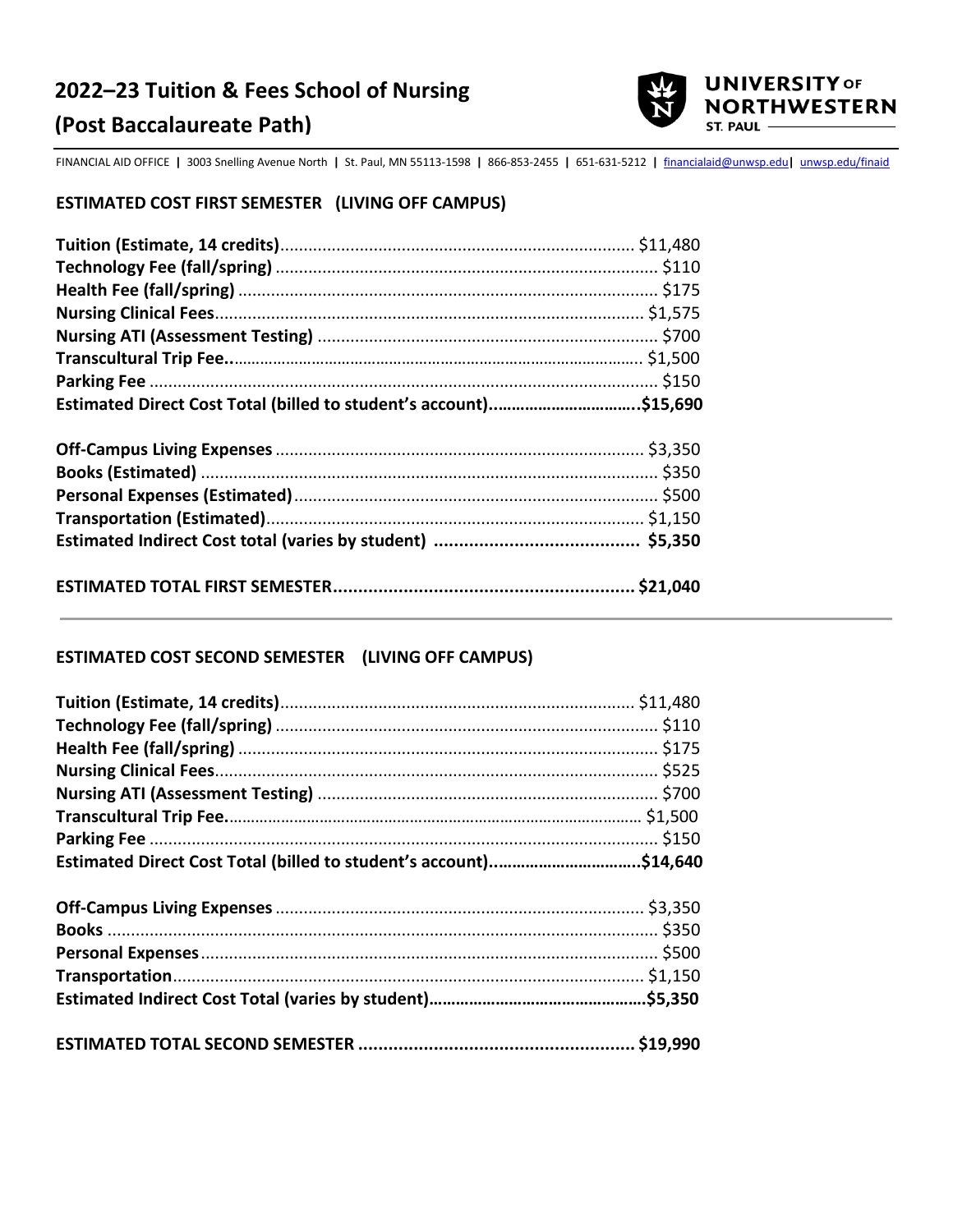

FINANCIAL AID OFFICE **|** 3003 Snelling Avenue North **|** St. Paul, MN 55113-1598 **|** 866-853-2455 **|** 651-631-5212 **|** [financialaid@unwsp.edu](mailto:financialaid@unwsp.edu)**|** [unwsp.edu/finaid](http://unwsp.edu/finaid) 

#### **ESTIMATED COST THIRD SEMESTER (LIVING OFF CAMPUS)**

| Estimated Direct Cost Total (billed to student's account)\$14,870 |  |
|-------------------------------------------------------------------|--|
|                                                                   |  |
|                                                                   |  |
|                                                                   |  |

#### **ESTIMATED COST FOURTH SEMESTER (LIVING OFF CAMPUS)**

| Estimated Direct Cost Total (billed to student's account)\$16,650 |  |
|-------------------------------------------------------------------|--|
|                                                                   |  |
|                                                                   |  |
|                                                                   |  |
|                                                                   |  |
|                                                                   |  |
|                                                                   |  |
|                                                                   |  |
|                                                                   |  |